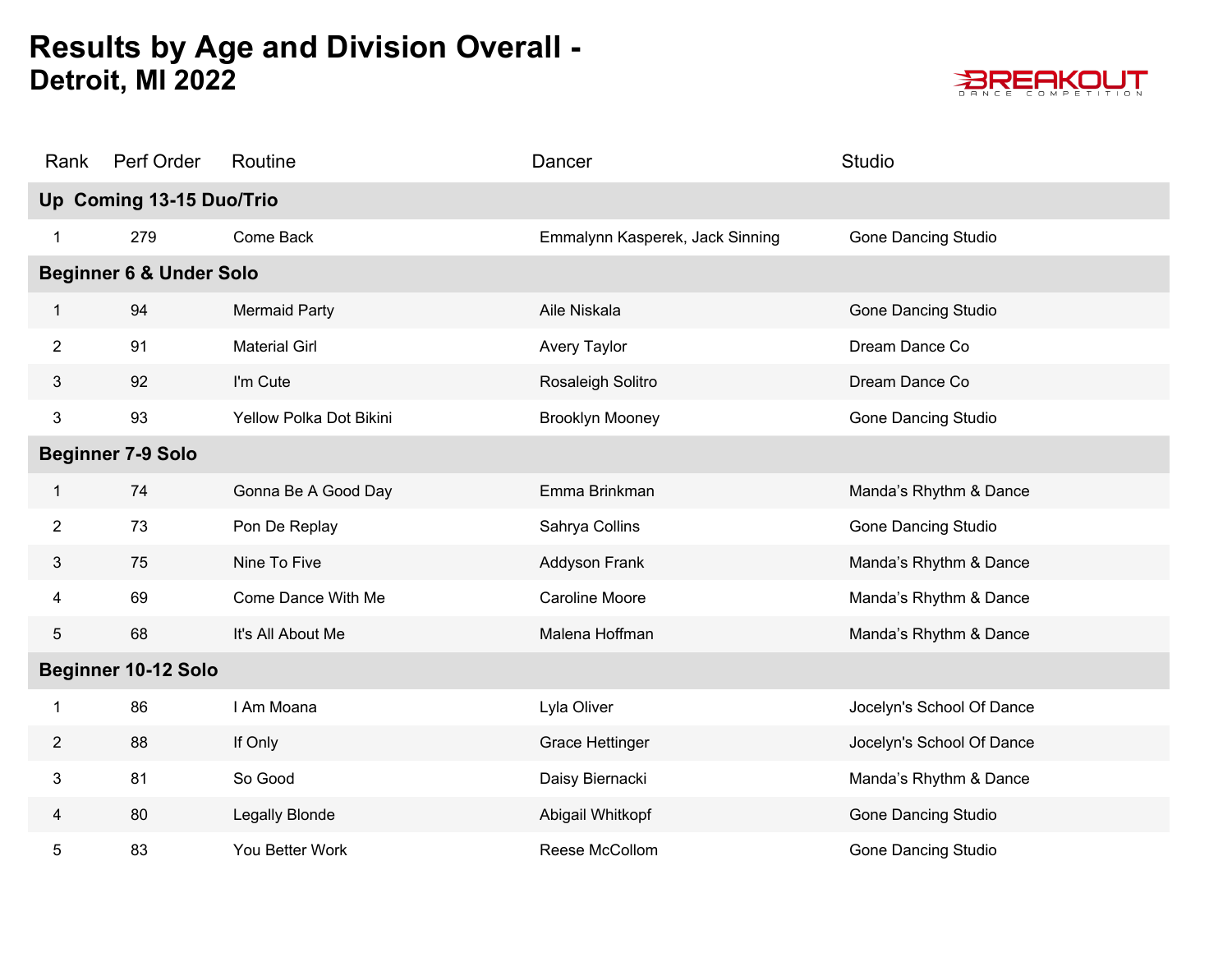

| Rank            | Perf Order                             | Routine                 | Dancer                                             | <b>Studio</b>                       |
|-----------------|----------------------------------------|-------------------------|----------------------------------------------------|-------------------------------------|
|                 | Beginner 13-15 Solo                    |                         |                                                    |                                     |
| 1               | 79                                     | Found                   | Kherington Campbell                                | Drop Everything & Dance Studio Inc. |
| $\overline{2}$  | 78                                     | Unwritten               | <b>Addison Bailey</b>                              | Dream Dance Co                      |
| $3\overline{3}$ | 76                                     | Into The Groove         | Maggie Garner                                      | Manda's Rhythm & Dance              |
|                 | <b>Beginner 16-20 Solo</b>             |                         |                                                    |                                     |
| 1               | 89                                     | <b>Ghost Town</b>       | <b>Sydney Ahrens</b>                               | Dancers Image - RWB Parks/Rec       |
|                 | <b>Beginner 6 &amp; Under Duo/Trio</b> |                         |                                                    |                                     |
| 1               | 102                                    | Queen Bee               | Mya Bokedon, Brooklyn Mooney                       | <b>Gone Dancing Studio</b>          |
| $\overline{2}$  | 101                                    | <b>Girl Party</b>       | Rosaleigh Solitro, Avery Taylor                    | Dream Dance Co                      |
|                 | <b>Beginner 7-9 Duo/Trio</b>           |                         |                                                    |                                     |
| 1.              | 95                                     | Ay Caramba              | Sahrya Collins, A'mya Warren                       | <b>Gone Dancing Studio</b>          |
| $\overline{2}$  | 97                                     | Fly With Me             | Maleyah Brown, Gianna Hauser                       | Manda's Rhythm & Dance              |
| 3               | 96                                     | Yellow Polka Dot Bikini | Charlotte Mckinney, Emma Timko                     | Manda's Rhythm & Dance              |
|                 | <b>Beginner 10-12 Duo/Trio</b>         |                         |                                                    |                                     |
| 1               | 99                                     | Space Between           | Grace Hettinger, Lyla Oliver                       | Jocelyn's School Of Dance           |
|                 | <b>Beginner 13-15 Duo/Trio</b>         |                         |                                                    |                                     |
| 1               | 108                                    | The Jitterbug           | Kherington Campbell, Sophie Catlin, Mia<br>Derosia | Drop Everything & Dance Studio Inc. |
| $\overline{2}$  | 84                                     | Use Somebody            | Sophie Catlin, Mia Derosia                         | Drop Everything & Dance Studio Inc. |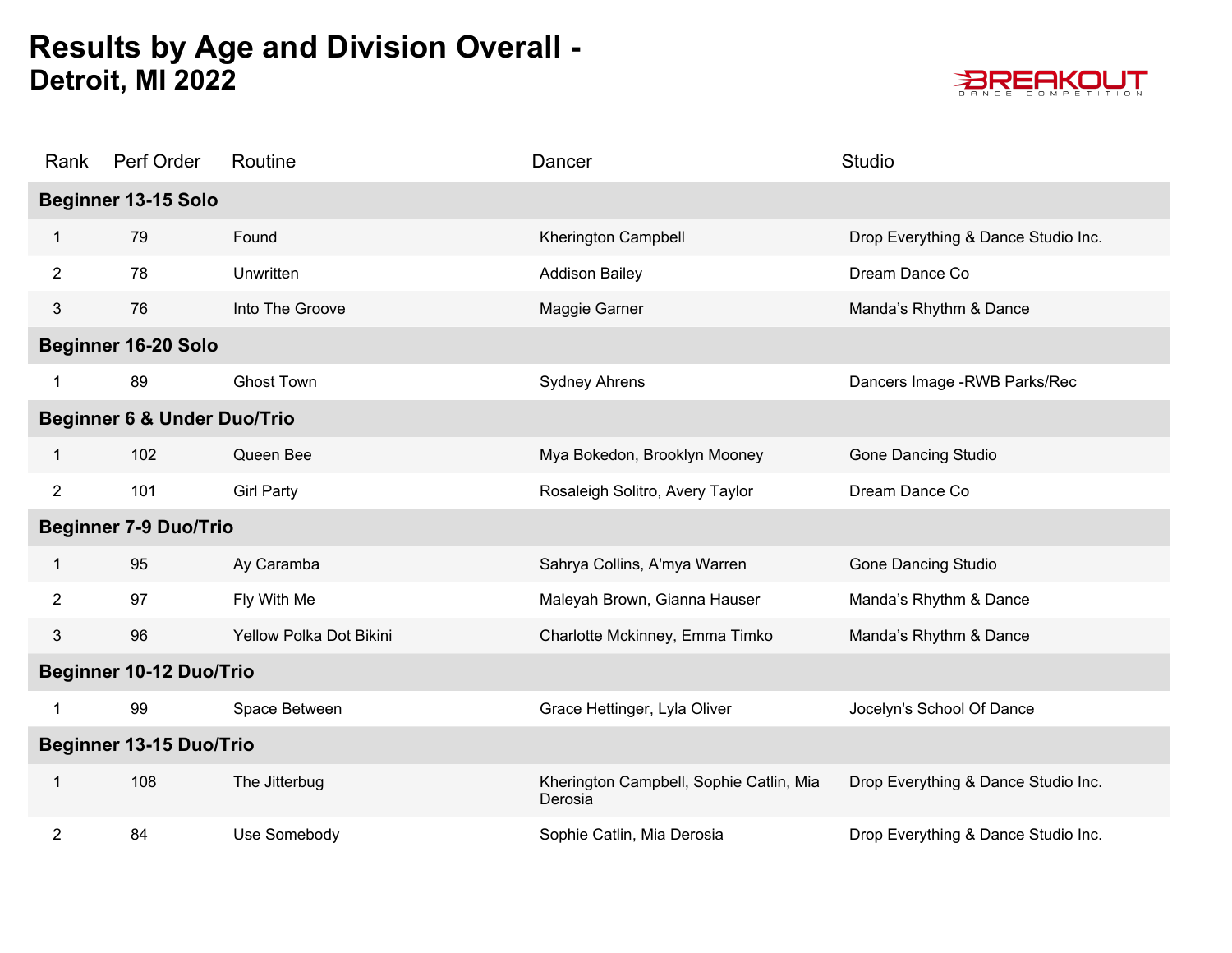

| Rank           | Perf Order                                | Routine               | Dancer | Studio                      |  |
|----------------|-------------------------------------------|-----------------------|--------|-----------------------------|--|
|                | <b>Beginner 6 &amp; Under Small Group</b> |                       |        |                             |  |
| $\mathbf{1}$   | 129                                       | 5678                  |        | Rhythm N Jump Dance Academy |  |
| $\overline{2}$ | 114                                       | Candy Shop            |        | Protégé Dance Academy       |  |
| 3              | 127                                       | Car Wash              |        | <b>Gone Dancing Studio</b>  |  |
| 4              | 142                                       | What I Like About You |        | Manda's Rhythm & Dance      |  |
| 5              | 141                                       | Swing On A Star       |        | Rebecca Crimmins Dance      |  |
|                | <b>Beginner 7-9 Small Group</b>           |                       |        |                             |  |
| 1              | 136                                       | <b>Boss Babies</b>    |        | Protégé Dance Academy       |  |
| $\overline{2}$ | 135                                       | Nickelodeon           |        | Gone Dancing Studio         |  |
| 3              | 113                                       | Ease On Down          |        | Gone Dancing Studio         |  |
| 4              | 134                                       | Friend Like Me        |        | Manda's Rhythm & Dance      |  |
| 5              | 137                                       | Good To Be Bad        |        | Jocelyn's School Of Dance   |  |
| 6              | 133                                       | <b>Ballroom Blitz</b> |        | Manda's Rhythm & Dance      |  |
| $\overline{7}$ | 147                                       | Never Grow Up         |        | Manda's Rhythm & Dance      |  |
| 8              | 138                                       | Faith                 |        | Rebecca Crimmins Dance      |  |
| 9              | 131                                       | 12i                   |        | Jocelyn's School Of Dance   |  |
| $10$           | 139                                       | <b>Boogie Shoes</b>   |        | Manda's Rhythm & Dance      |  |
|                | <b>Beginner 10-12 Small Group</b>         |                       |        |                             |  |
| 1              | 140                                       | Check My Swag         |        | Protégé Dance Academy       |  |
| $\overline{2}$ | 143                                       | Hands                 |        | <b>Gone Dancing Studio</b>  |  |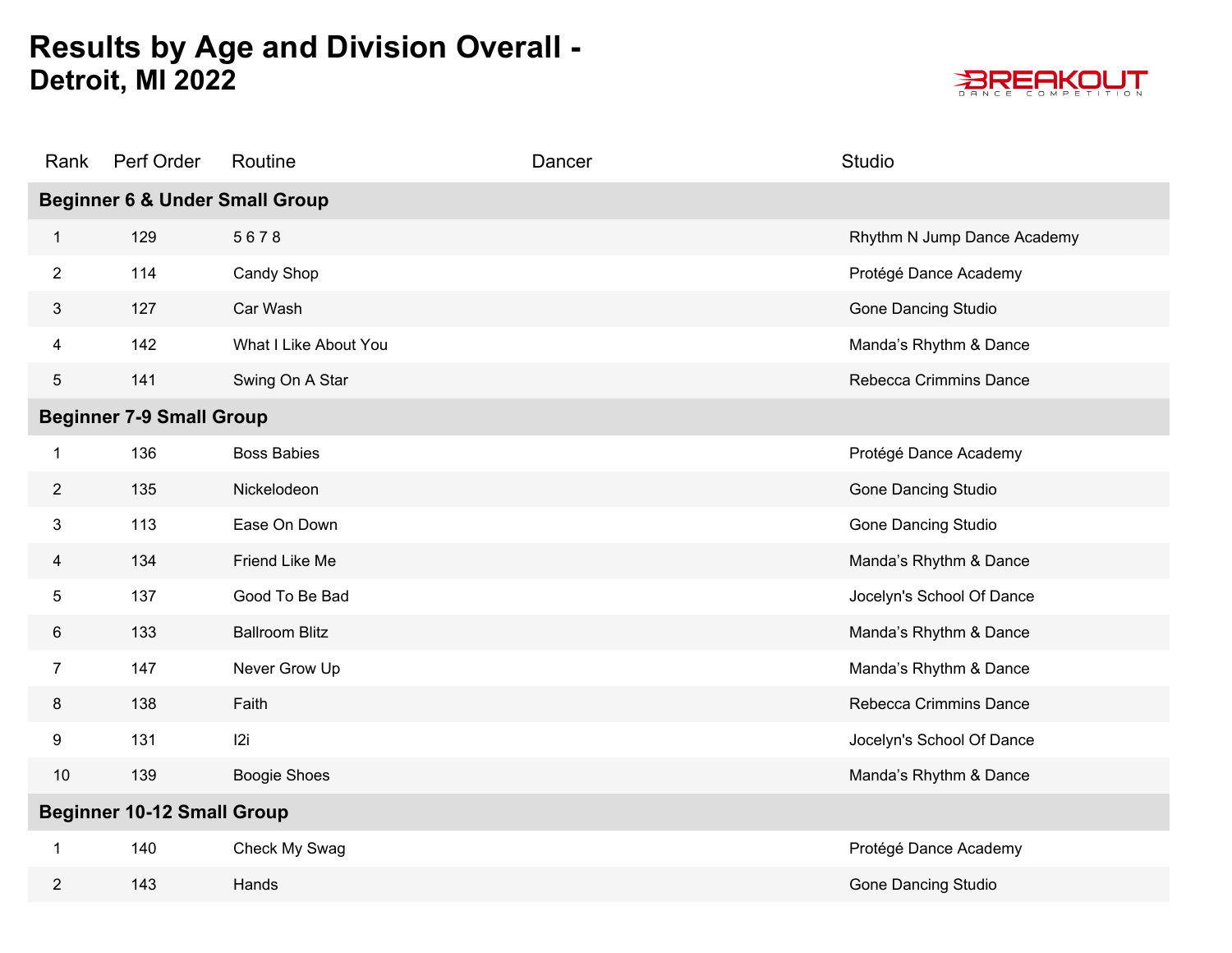

| Rank           | Perf Order                                | Routine                 | Dancer                  | Studio                        |
|----------------|-------------------------------------------|-------------------------|-------------------------|-------------------------------|
| 3              | 116                                       | <b>Bad Girl</b>         |                         | Protégé Dance Academy         |
| 4              | 144                                       | I Was Here              |                         | Dream Dance Co                |
| 5              | 146                                       | Footloose               |                         | Dancers Image - RWB Parks/Rec |
|                | <b>Beginner 13-15 Small Group</b>         |                         |                         |                               |
| $\mathbf{1}$   | 150                                       | Disco Inferno           |                         | Manda's Rhythm & Dance        |
| $\overline{2}$ | 156                                       | Speechless              |                         | Jocelyn's School Of Dance     |
|                | <b>Beginner 6 &amp; Under Large Group</b> |                         |                         |                               |
| $\mathbf{1}$   | 151                                       | Cover Me In Sunshine    |                         | Manda's Rhythm & Dance        |
| $\overline{2}$ | 157                                       | Zero To Hero            |                         | Manda's Rhythm & Dance        |
|                | <b>Beginner 7-9 Large Group</b>           |                         |                         |                               |
| 1              | 145                                       | Shake Your Body         |                         | Rhythm N Jump Dance Academy   |
| $\overline{2}$ | 154                                       | Nursery Rhyme Rock      |                         | Rhythm N Jump Dance Academy   |
| 3              | 126                                       | Lipgloss                |                         | Manda's Rhythm & Dance        |
|                | Up & Coming 6 & Under Solo                |                         |                         |                               |
| 1              | 314                                       | Zero To Hero            | <b>Breslyn Soper</b>    | The Dance Zone                |
| $\overline{2}$ | 316                                       | Five Six Seven Eight    | Vivian Hills            | The Dance Zone                |
| 3              | 315                                       | I'm A Lady              | Emilia Blake            | The Dance Zone                |
|                | Up & Coming 7-9 Solo                      |                         |                         |                               |
| $\mathbf{1}$   | 295                                       | You Can't Stop The Girl | Alexis Adams            | Dream Dance Co                |
| 2              | 286                                       | One Woman Army          | <b>Emmerson Smalarz</b> | Dream Dance Co                |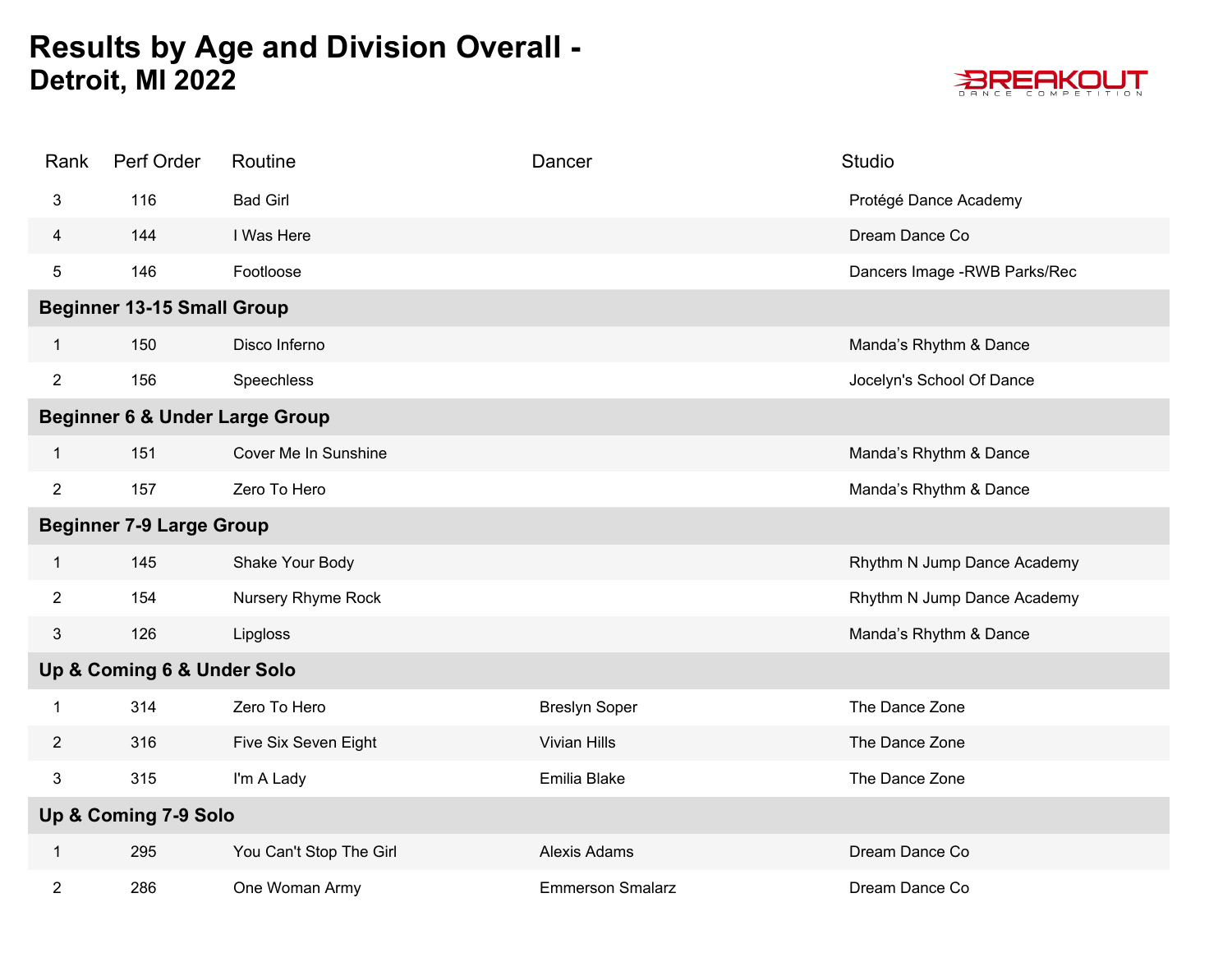

| Rank            | Perf Order             | Routine                      | Dancer                   | <b>Studio</b>                       |
|-----------------|------------------------|------------------------------|--------------------------|-------------------------------------|
| 3               | 296                    | Runaway                      | <b>Kinsley Mentz</b>     | Rebecca Crimmins Dance              |
| 4               | 291                    | Fierce                       | Mckenna Sokolnicki       | Dream Dance Co                      |
| $5\phantom{.0}$ | 292                    | Light It Up                  | Charlee Stuerebaut       | The Dance Zone                      |
| 6               | 287                    | I'm Still Standing           | Elizabeth Mustonen       | Dream Dance Co                      |
| $\overline{7}$  | 288                    | Kings and Queens             | Kailyn Swoish            | Dream Dance Co                      |
| 8               | 285                    | You'll Be Back               | <b>Thomas Sinning</b>    | Gone Dancing Studio                 |
| 9               | 289                    | Fabulous                     | Lillian Brown            | Dream Dance Co                      |
| 10              | 297                    | Spice Up Your Life           | Mackenzie Wolz           | The Dance Zone                      |
|                 | Up & Coming 10-12 Solo |                              |                          |                                     |
| 1               | 327                    | Pure                         | Olivia Champagne         | Drop Everything & Dance Studio Inc. |
| $\overline{2}$  | 361                    | Take Me Home                 | Juliana Salter           | Drop Everything & Dance Studio Inc. |
| 3               | 362                    | Ashes                        | Madelyn Muskan           | Rebecca Crimmins Dance              |
| 4               | 351                    | I Gotcha                     | <b>Ryanne Hutton</b>     | Drop Everything & Dance Studio Inc. |
| $5\phantom{.0}$ | 343                    | From The Otherside           | <b>Emmie Setlak</b>      | Drop Everything & Dance Studio Inc. |
| 6               | 345                    | Known and Loved              | Jadyn Marshall           | Drop Everything & Dance Studio Inc. |
| $\overline{7}$  | 344                    | Human                        | Adriana Ferro            | Rebecca Crimmins Dance              |
| 8               | 336                    | Kick Up Your Heels           | <b>Allison Gniatczyk</b> | <b>Gone Dancing Studio</b>          |
| 9               | 334                    | Why Haven't I Heard From You | <b>Charlie Bazinet</b>   | Manda's Rhythm & Dance              |
| 10              | 352                    | <b>Hammer Time</b>           | <b>Faith Carlton</b>     | <b>Gone Dancing Studio</b>          |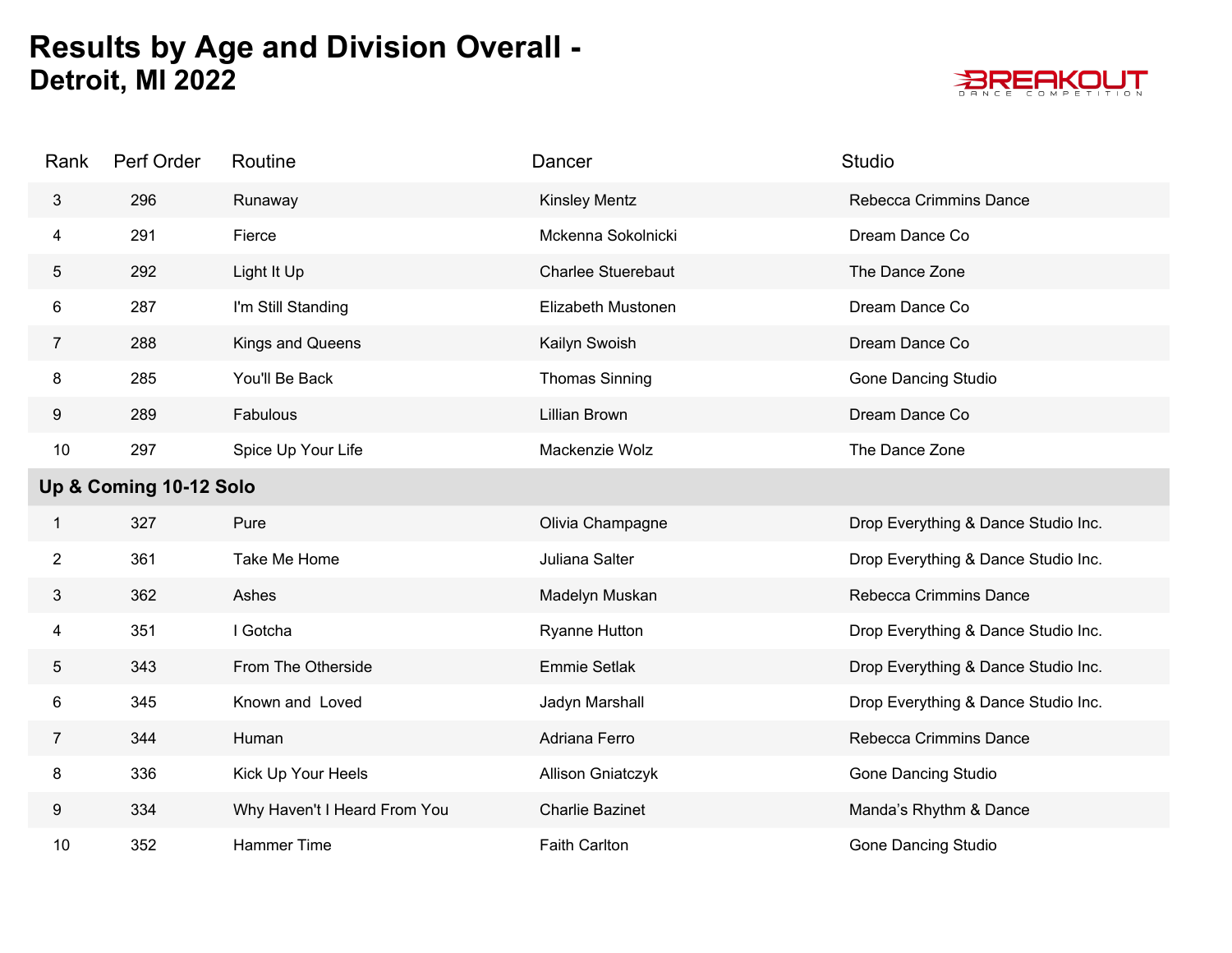

| Rank            | Perf Order             | Routine              | Dancer                | Studio                              |
|-----------------|------------------------|----------------------|-----------------------|-------------------------------------|
|                 | Up & Coming 13-15 Solo |                      |                       |                                     |
| 1               | 246                    | <b>Last Moment</b>   | Anna Schornack        | Rebecca Crimmins Dance              |
| $\overline{2}$  | 236                    | Escalate             | Summer Maddox         | Drop Everything & Dance Studio Inc. |
| 3               | 252                    | You're Gonna Be Okay | Melena Barth          | Rhythm N Jump Dance Academy         |
| 4               | 234                    | Lose Control         | Isabella Kluge        | Rhythm N Jump Dance Academy         |
| 5               | 247                    | Better Half of me    | Megan Buchanan        | Drop Everything & Dance Studio Inc. |
| 6               | 237                    | Up In Flames         | Bella Irwin           | Rebecca Crimmins Dance              |
| $7\overline{ }$ | 242                    | Whole                | Ava Phillips          | Drop Everything & Dance Studio Inc. |
| 8               | 248                    | <b>Bad Guy</b>       | Gretchen Mckinney     | Manda's Rhythm & Dance              |
| 9               | 235                    | Roxie                | Alicia Diegel         | Rebecca Crimmins Dance              |
| 10              | 251                    | California Dreamin   | <b>Brooke Betts</b>   | Rhythm N Jump Dance Academy         |
| $10$            | 244                    | Alaska               | Meglyn Pinder         | Lakeview High School                |
|                 | Up & Coming 16-20 Solo |                      |                       |                                     |
|                 | 255                    | Hey Pachuco          | John Marquez          | Rhythm N Jump Dance Academy         |
| $\overline{2}$  | 266                    | The Corner           | Casey Malburg         | Drop Everything & Dance Studio Inc. |
| 3               | 268                    | Otherside            | Emma Jarvis           | Drop Everything & Dance Studio Inc. |
| 4               | 265                    | I'll Leave You Words | Abigail Bernard       | Rhythm N Jump Dance Academy         |
| 5               | 254                    | Sold                 | <b>Andrew Sinning</b> | <b>Gone Dancing Studio</b>          |
| 6               | 260                    | <b>Feeling Good</b>  | Paige Feldman         | Rebecca Crimmins Dance              |
| 7               | 257                    | The Boss             | Daphne Bochenek       | Manda's Rhythm & Dance              |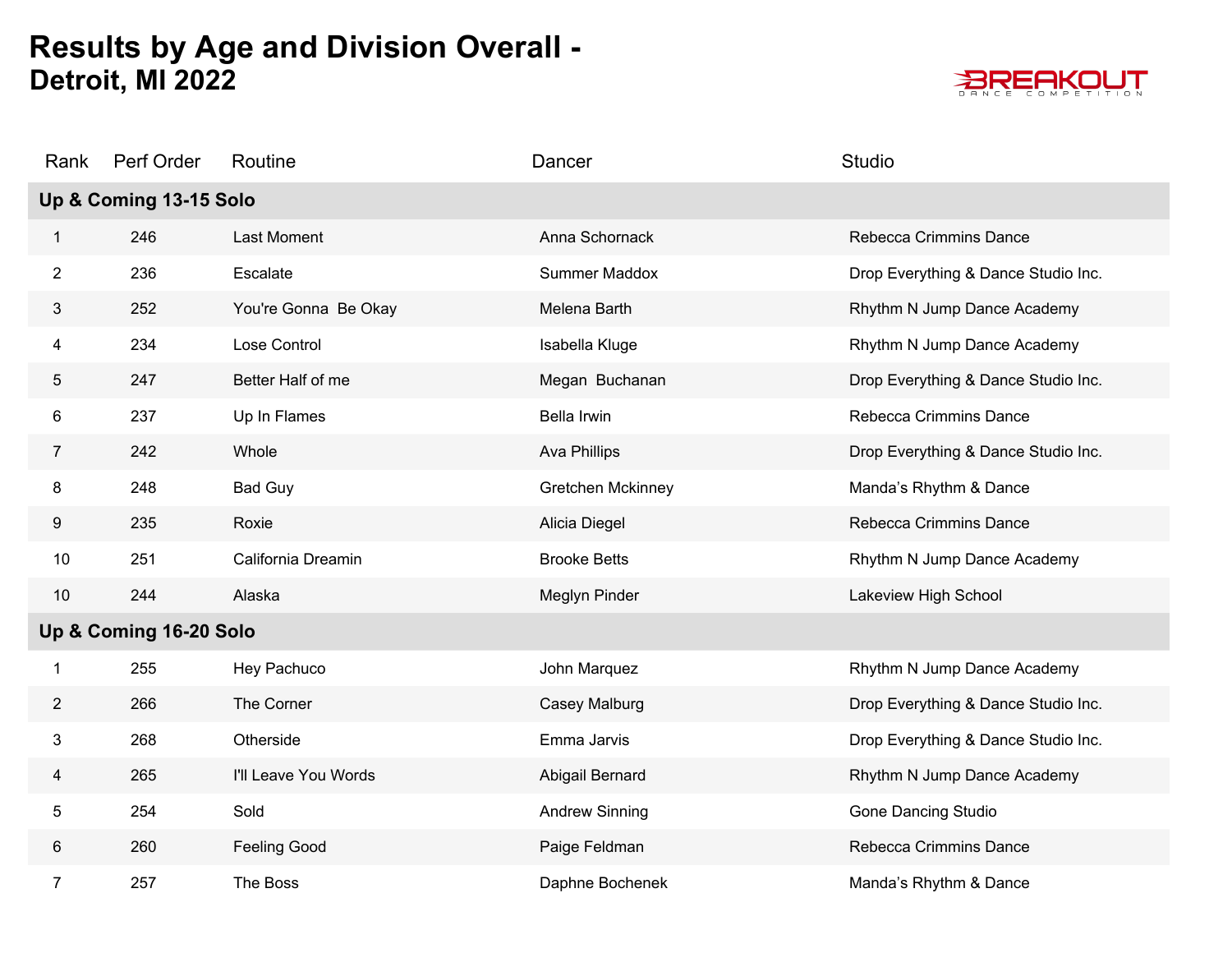

| Rank           | Perf Order                 | Routine                 | Dancer                                                    | <b>Studio</b>                       |
|----------------|----------------------------|-------------------------|-----------------------------------------------------------|-------------------------------------|
| 8              | 263                        | Witchy Woman            | <b>Billie Pawl</b>                                        | Rhythm N Jump Dance Academy         |
| 9              | 258                        | All For Us              | Katelyn Heikkila                                          | Drop Everything & Dance Studio Inc. |
| 10             | 256                        | Hoops                   | Jada Hall                                                 | Rhythm N Jump Dance Academy         |
|                | Up & Coming 7-9 Duo/Trio   |                         |                                                           |                                     |
| -1             | 304                        | Legs                    | Emmerson Smalarz, Kailyn Swoish                           | Dream Dance Co                      |
| $\overline{2}$ | 305                        | When I Grow Up          | Alexis Adams, Emmerson Smalarz,<br>Mckenna Sokolnicki     | Dream Dance Co                      |
| 3              | 320                        | <b>Beautiful</b>        | Madison Beebe, Kailyn Swoish,<br><b>Madeline Trachsel</b> | Dream Dance Co                      |
| 4              | 319                        | Eat Them Apples         | Brianna Bailey, Eliza Lechtenberg,<br>Elizabeth Mustonen  | Dream Dance Co                      |
| 4              | 317                        | $U-N-I$                 | Lillian Brown, Emma Morris, Celeste<br>Rowe               | Dream Dance Co                      |
| 5              | 318                        | Alvin & The Chipmunks   | Caiden Lange, Evertte Niskala, Thomas<br>Sinning          | <b>Gone Dancing Studio</b>          |
|                | Up & Coming 10-12 Duo/Trio |                         |                                                           |                                     |
| -1             | 308                        | Need You Now            | Adriana Ferro, Madelyn Muskan                             | Rebecca Crimmins Dance              |
| $\overline{2}$ | 303                        | Jailhouse Rock Re-Mix   | Kendall Betts, Lillian Guy                                | Rhythm N Jump Dance Academy         |
| 3              | 310                        | <b>Best Shot</b>        | Alicia Diegel, Auden Kozlowski, Kate<br>Lantzy            | Rebecca Crimmins Dance              |
| 4              | 302                        | Seamless                | Ashlynn Forsythe, Audrina Forsythe                        | Dancers Image - RWB Parks/Rec       |
| 5              | 309                        | Don't Rain On My Parade | Elyse Lenneman, Annie Thayer                              | Rhythm N Jump Dance Academy         |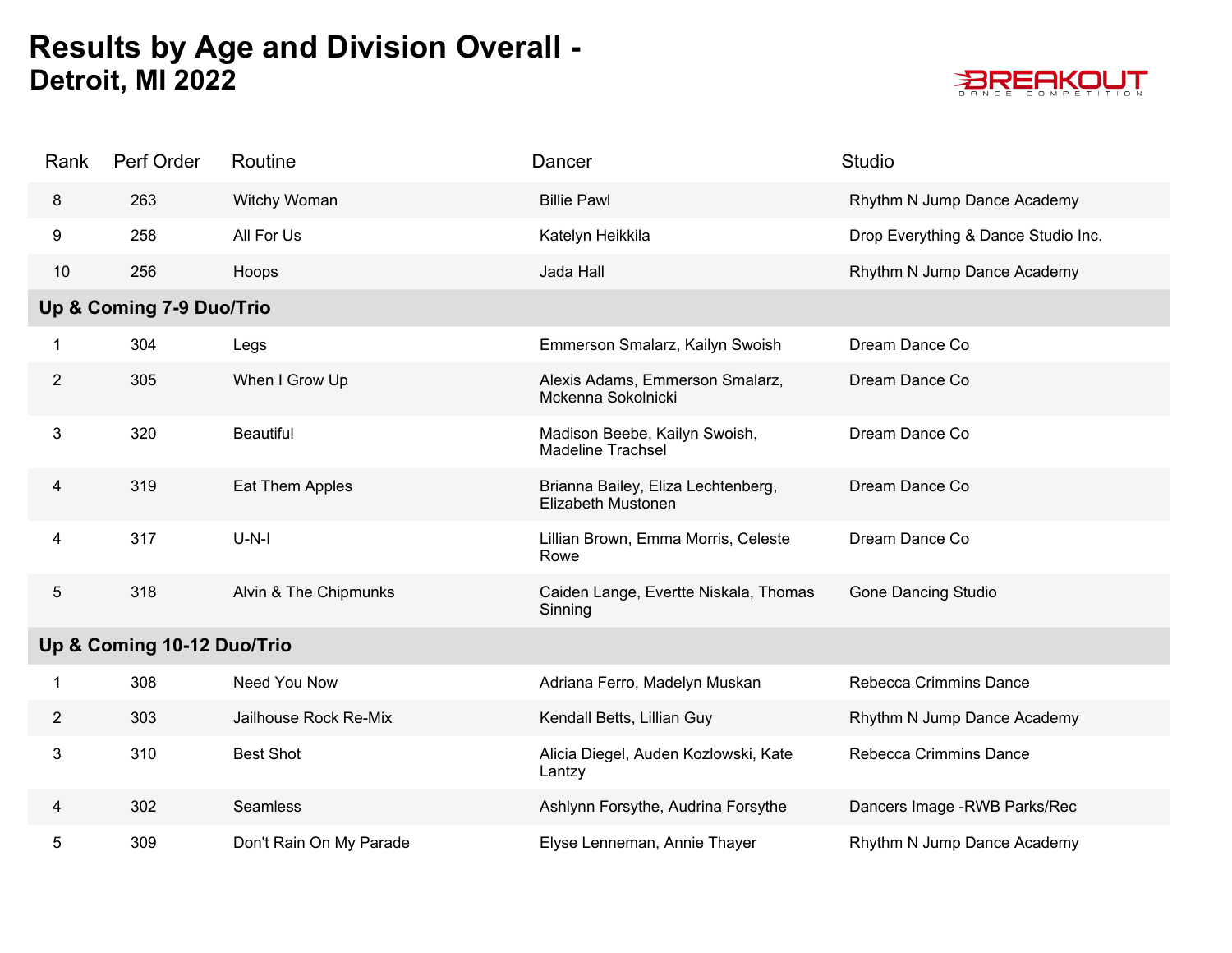

| Rank           | Perf Order                  | Routine                           | Dancer                                           | <b>Studio</b>                       |
|----------------|-----------------------------|-----------------------------------|--------------------------------------------------|-------------------------------------|
|                | Up & Coming 13-15 Duo/Trio  |                                   |                                                  |                                     |
| 1              | 275                         | Wait For You                      | Grace Llewellyn, Brianna Shaffer                 | Drop Everything & Dance Studio Inc. |
| $\overline{2}$ | 280                         | Make You Feel My Love             | Lexi Dayble, Sophia Jones, Malori Noll           | Rhythm N Jump Dance Academy         |
| 3              | 277                         | Let It All Out                    | Ava Gedert, Maria O'connor                       | Dancers Image - RWB Parks/Rec       |
| 4              | 282                         | Glory And Gore                    | Lily Fulton, Alexis Mueller                      | Rhythm N Jump Dance Academy         |
| 5              | 278                         | The Survivors                     | Adrianna Goldun, Tessa Goldun                    | Dancers Image - RWB Parks/Rec       |
|                | Up & Coming 16-20 Duo/Trio  |                                   |                                                  |                                     |
| 1              | 284                         | Here Comes Goodbye                | Ava Gedert, Tessa Goldun, Maria<br>O'connor      | Dancers Image - RWB Parks/Rec       |
| $\overline{2}$ | 283                         | I Won't Give Up                   | Sydney Ahrens, Danielle Culkin,<br>Jocelyne Daly | Dancers Image - RWB Parks/Rec       |
| 3              | 274                         | The Night We Met                  | Danielle Culkin, Jocelyne Daly                   | Dancers Image - RWB Parks/Rec       |
|                |                             | Up & Coming 6 & Under Small Group |                                                  |                                     |
| 1              | 212                         | Shake A Tailfeather               |                                                  | The Dance Zone                      |
|                | Up & Coming 7-9 Small Group |                                   |                                                  |                                     |
| 1              | 198                         | Warrior                           |                                                  | Dream Dance Co                      |
| $\mathbf{2}$   | 182                         | Look What you Made Me Do          |                                                  | Dream Dance Co                      |
| 3              | 199                         | Work Me Down                      |                                                  | <b>Gone Dancing Studio</b>          |
| 4              | 205                         | The Climb                         |                                                  | Dream Dance Co                      |
| 5              | 166                         | Amiga Cheetahs                    |                                                  | Rebecca Crimmins Dance              |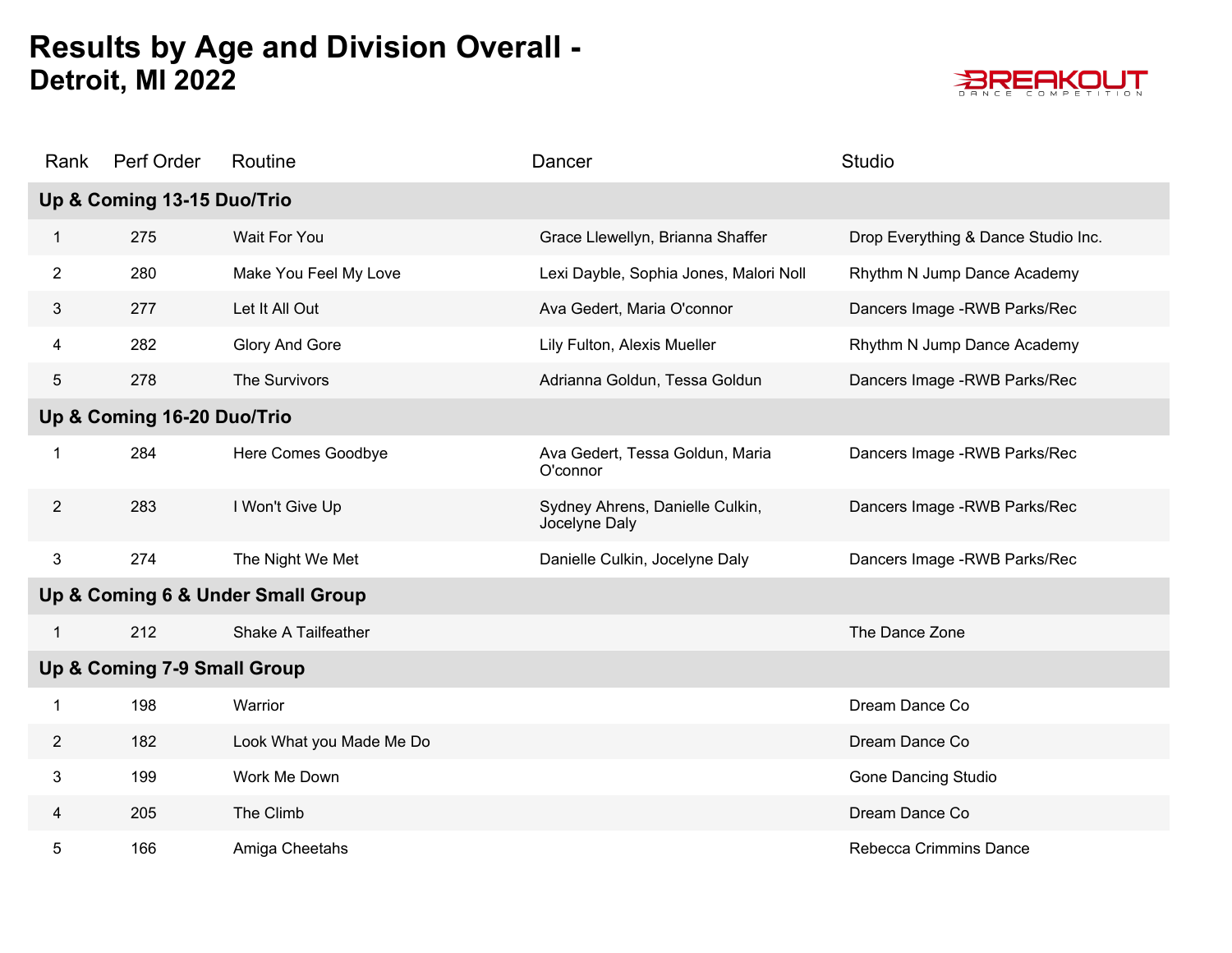

| Rank           | Perf Order                    | Routine                  | Dancer | Studio                              |
|----------------|-------------------------------|--------------------------|--------|-------------------------------------|
|                | Up & Coming 10-12 Small Group |                          |        |                                     |
| $\mathbf{1}$   | 169                           | Strangers In This Town   |        | Drop Everything & Dance Studio Inc. |
| $\overline{2}$ | 181                           | Sun                      |        | Drop Everything & Dance Studio Inc. |
| 3              | 194                           | We Carry On              |        | Drop Everything & Dance Studio Inc. |
| 4              | 195                           | How Long Will I Love You |        | Drop Everything & Dance Studio Inc. |
| 5              | 206                           | Gang Of Rhythm           |        | Rhythm N Jump Dance Academy         |
| 6              | 172                           | Dime                     |        | Rhythm N Jump Dance Academy         |
| 6              | 180                           | Waving Through A Window  |        | Rebecca Crimmins Dance              |
| $\overline{7}$ | 196                           | Waving Through A Window  |        | Rhythm N Jump Dance Academy         |
| 8              | 161                           | Throwin it back          |        | Drop Everything & Dance Studio Inc. |
| 9              | 168                           | Albatraoz                |        | Rebecca Crimmins Dance              |
| 10             | 208                           | A Man With A Hex         |        | Dancers Image - RWB Parks/Rec       |
|                | Up & Coming 13-15 Small Group |                          |        |                                     |
| $\mathbf 1$    | 170                           | <b>Blue Skies</b>        |        | Drop Everything & Dance Studio Inc. |
| $\overline{2}$ | 167                           | <b>Nothing Nice</b>      |        | Protégé Dance Academy               |
| 3              | 193                           | Taboo                    |        | Protégé Dance Academy               |
| 4              | 190                           | Find Me                  |        | Rebecca Crimmins Dance              |
| 5              | 171                           | Paint It Black           |        | Manda's Rhythm & Dance              |
| 6              | 207                           | You Should Be Dancing    |        | Rhythm N Jump Dance Academy         |
| $\overline{7}$ | 210                           | My Sharona               |        | Manda's Rhythm & Dance              |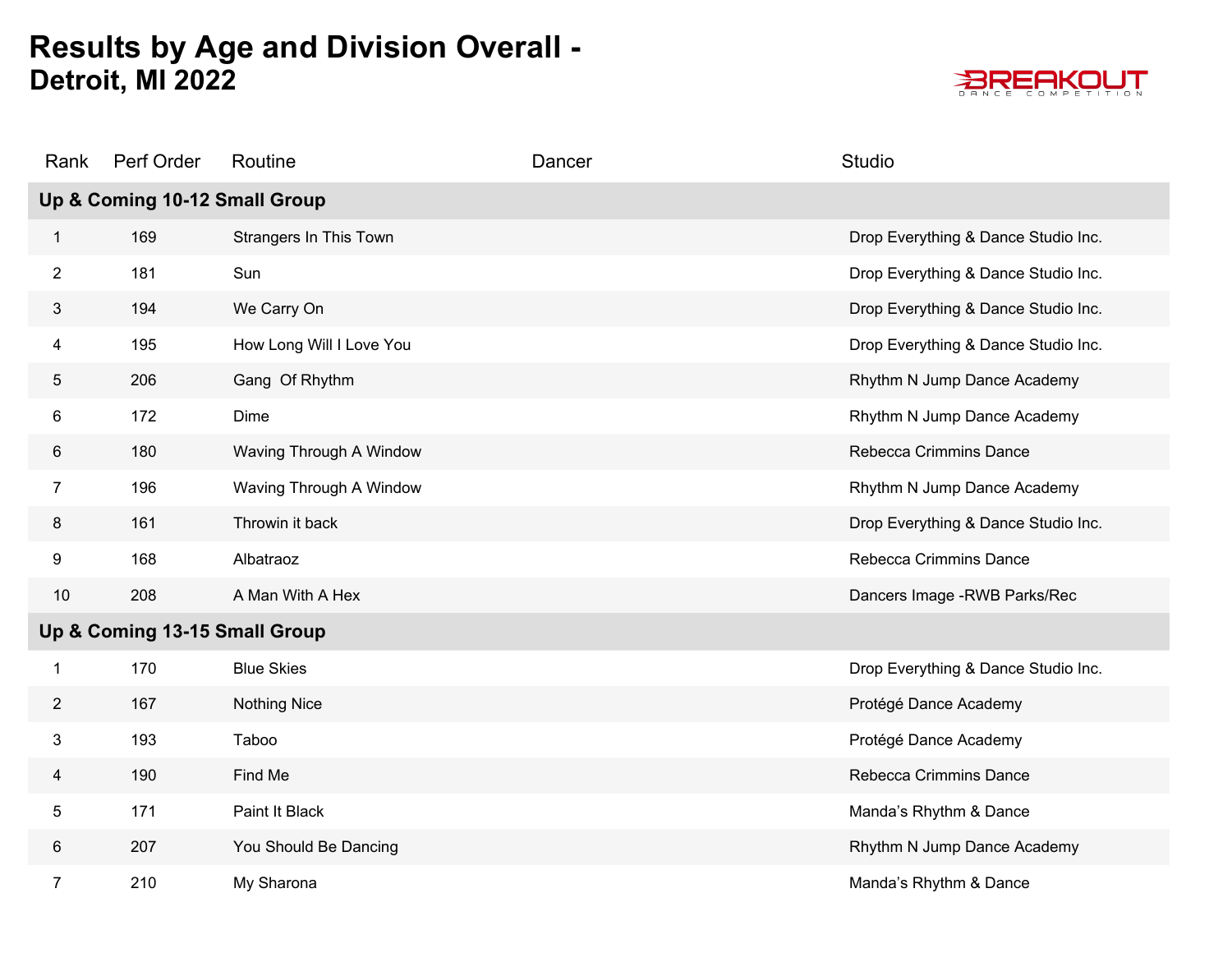

| Rank                    | Perf Order                    | Routine                      | Dancer | Studio                              |
|-------------------------|-------------------------------|------------------------------|--------|-------------------------------------|
| 8                       | 192                           | Everybody Hurts              |        | Rhythm N Jump Dance Academy         |
| 9                       | 188                           | Vienna                       |        | Manda's Rhythm & Dance              |
| 10                      | 177                           | Edge Of Seventeen            |        | Manda's Rhythm & Dance              |
|                         | Up & Coming 16-20 Small Group |                              |        |                                     |
| 1                       | 183                           | Every Breath You Take        |        | Manda's Rhythm & Dance              |
| $\overline{2}$          | 178                           | Heartbreaker                 |        | Manda's Rhythm & Dance              |
| 3                       | 165                           | Came To Win                  |        | Manda's Rhythm & Dance              |
|                         | Up & Coming 7-9 Large Group   |                              |        |                                     |
| 1                       | 219                           | 9 To 5                       |        | The Dance Zone                      |
| $\overline{2}$          | 224                           | Every Girls A Super Girl     |        | Dream Dance Co                      |
| 3                       | 213                           | Star In Your Own Life        |        | Dream Dance Co                      |
|                         | Up & Coming 10-12 Large Group |                              |        |                                     |
| $\mathbf{1}$            | 220                           | Home                         |        | Rhythm N Jump Dance Academy         |
| $\overline{2}$          | 214                           | <b>Hip Hop Meets Country</b> |        | Rhythm N Jump Dance Academy         |
| 3                       | 223                           | Dem Beats                    |        | Drop Everything & Dance Studio Inc. |
| 4                       | 215                           | I Look To You                |        | Drop Everything & Dance Studio Inc. |
| 5                       | 209                           | Mr Pinstripe Suit            |        | <b>Gone Dancing Studio</b>          |
|                         | Up & Coming 13-15 Large Group |                              |        |                                     |
| $\mathbf{1}$            | 200                           | Utican                       |        | Drop Everything & Dance Studio Inc. |
| $\overline{\mathbf{c}}$ | 204                           | Let Me Be The One            |        | Drop Everything & Dance Studio Inc. |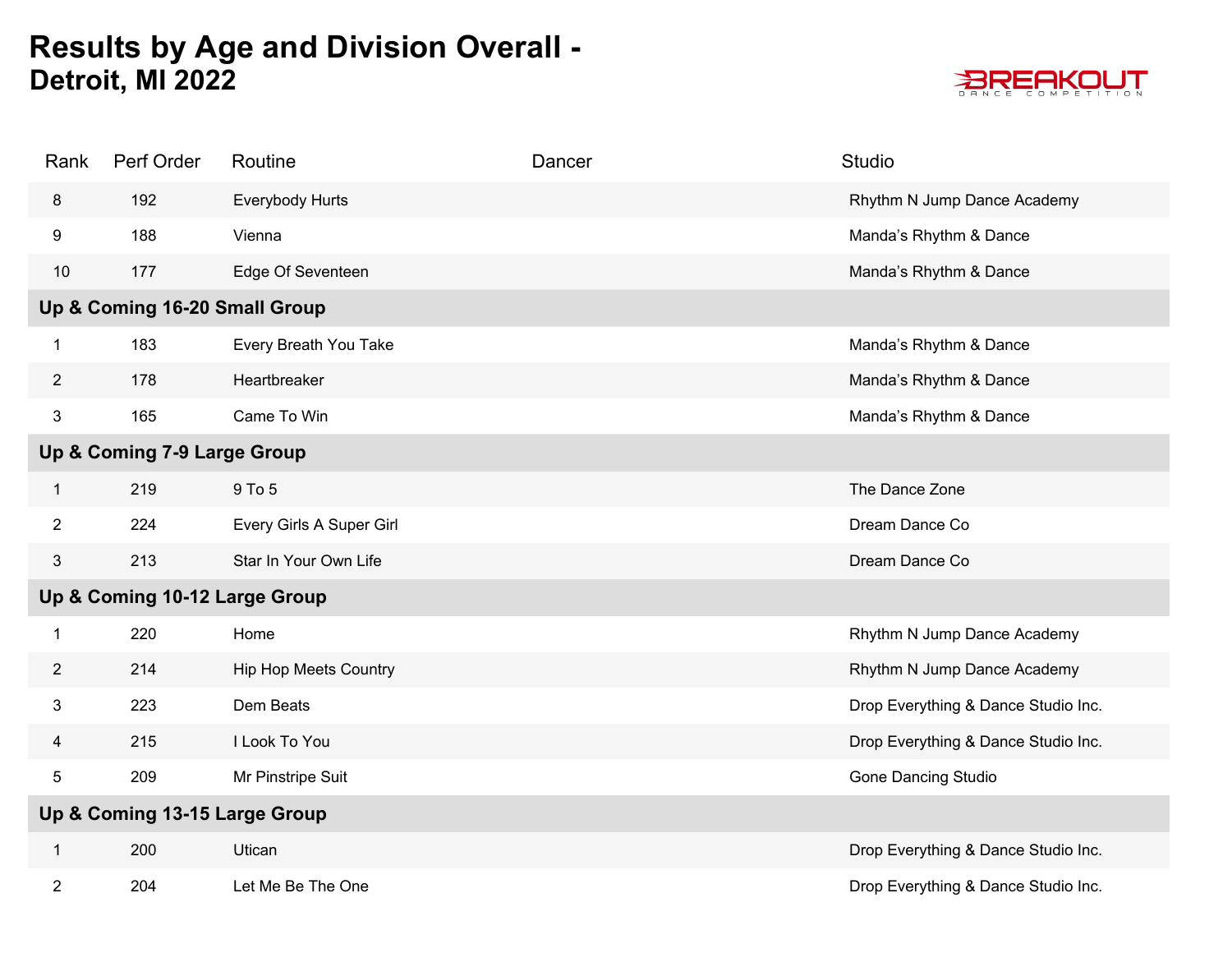

| Rank           | Perf Order                | Routine                          | Dancer               | Studio                              |  |
|----------------|---------------------------|----------------------------------|----------------------|-------------------------------------|--|
| 3              | 228                       | Where The Shadow Ends            |                      | Drop Everything & Dance Studio Inc. |  |
| 4              | 221                       | <b>Trouble Maker</b>             |                      | Rhythm N Jump Dance Academy         |  |
| 5              | 226                       | A Musical                        |                      | Dancers Image - RWB Parks/Rec       |  |
| 6              | 185                       | Come Fly With Me                 |                      | Rhythm N Jump Dance Academy         |  |
| $\overline{7}$ | 222                       | Stormy Weather                   |                      | Rebecca Crimmins Dance              |  |
| 8              | 217                       | In The 305                       |                      | Dancers Image - RWB Parks/Rec       |  |
| 9              | 203                       | Don't Wanna Miss A Thing         |                      | Manda's Rhythm & Dance              |  |
| 10             | 186                       | <b>Britney Mix</b>               |                      | Rhythm N Jump Dance Academy         |  |
|                | Up & Coming 7-9 Line      |                                  |                      |                                     |  |
| $\mathbf 1$    | 230                       | Fire                             |                      | The Dance Zone                      |  |
|                | Up & Coming 13-15 Line    |                                  |                      |                                     |  |
| -1             | 232                       | <b>Newsies</b>                   |                      | Rebecca Crimmins Dance              |  |
| $\overline{2}$ | 231                       | Mary Poppins Returns             |                      | Manda's Rhythm & Dance              |  |
|                |                           | Up & Coming 13 & Over Production |                      |                                     |  |
| $\mathbf 1$    | 233                       | Rock Of Ages                     |                      | Dancers Image - RWB Parks/Rec       |  |
|                | <b>Celebrity 7-9 Solo</b> |                                  |                      |                                     |  |
| $\mathbf{1}$   | 105                       | Dance Like Your Daddy            | Elysia Miller        | <b>Underground Dance Company</b>    |  |
| $\overline{2}$ | 104                       | <b>Getting Good</b>              | <b>Kennedy Start</b> | <b>Underground Dance Company</b>    |  |
| 3              | 103                       | <b>Great Big Kiss</b>            | Ellie Honisko        | Company C Dance Club                |  |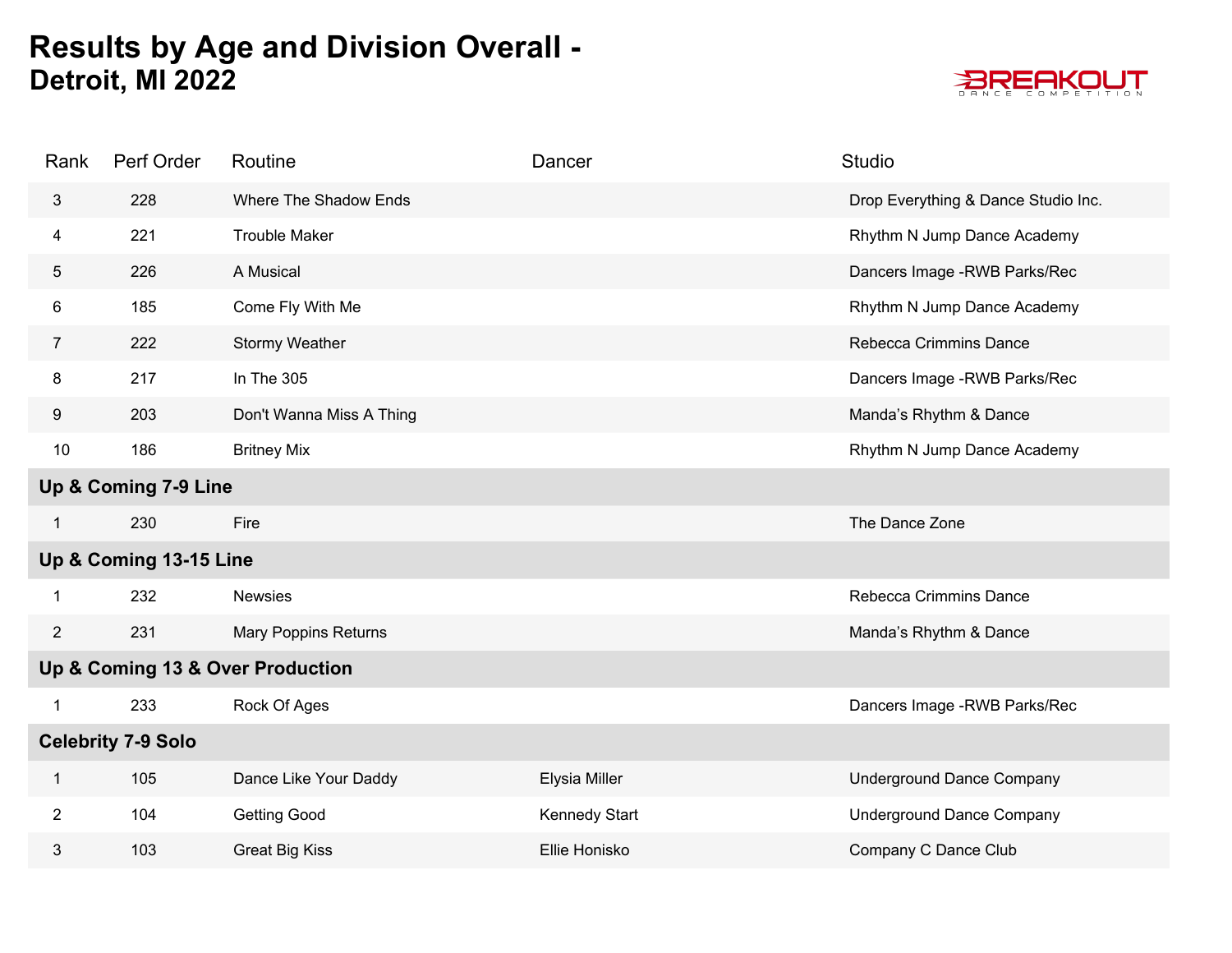

| Rank           | Perf Order                  | Routine                 | Dancer                 | Studio                              |
|----------------|-----------------------------|-------------------------|------------------------|-------------------------------------|
|                | <b>Celebrity 10-12 Solo</b> |                         |                        |                                     |
| $\mathbf{1}$   | 124                         | Jealous                 | <b>Charles Dennis</b>  | Rhythm N Jump Dance Academy         |
| $\overline{2}$ | 118                         | The First Time          | Mia Spasich            | Drop Everything & Dance Studio Inc. |
| 3              | 106                         | Don't Rain On My Parade | Jayden Frame           | <b>Underground Dance Company</b>    |
| 4              | 122                         | All Through The Night   | Wren Peyerk            | Rebecca Crimmins Dance              |
| 5              | 110                         | Mama Knows Best         | <b>Riley Marsee</b>    | Drop Everything & Dance Studio Inc. |
| 6              | 107                         | Pop Drop & Roll         | <b>Elliot Leidlein</b> | <b>Underground Dance Company</b>    |
| $\overline{7}$ | 123                         | Iris                    | <b>Brooklynn Start</b> | <b>Underground Dance Company</b>    |
| 8              | 125                         | Titanium                | Ava Vanhuylenbrouck    | <b>Underground Dance Company</b>    |
| 9              | 111                         | Emergency               | Katie Engelhardt       | Drop Everything & Dance Studio Inc. |
| 10             | 119                         | Smooth Criminal         | Liliana Crandall       | <b>Gone Dancing Studio</b>          |
|                | <b>Celebrity 13-15 Solo</b> |                         |                        |                                     |
| 1              | 18                          | Come Together           | <b>Willow Danis</b>    | Rhythm N Jump Dance Academy         |
| $\overline{2}$ | 13                          | What We Had             | Angelina Hoffman       | Drop Everything & Dance Studio Inc. |
| 3              | 6                           | Leave A Light On        | Bianca Ala             | <b>Underground Dance Company</b>    |
| 4              | 16                          | Hold My Hand            | <b>Emily Hall</b>      | Drop Everything & Dance Studio Inc. |
| 5              | 24                          | Closure                 | Ashley Gramzow         | Drop Everything & Dance Studio Inc. |
| 6              | 14                          | King Of The World       | Gabrielle Rose         | Drop Everything & Dance Studio Inc. |
| $\overline{7}$ | 15                          | Me And The Devil        | Lisa Belloli           | <b>Gone Dancing Studio</b>          |
| 8              | 19                          | Bang                    | <b>Riley Mooney</b>    | <b>Gone Dancing Studio</b>          |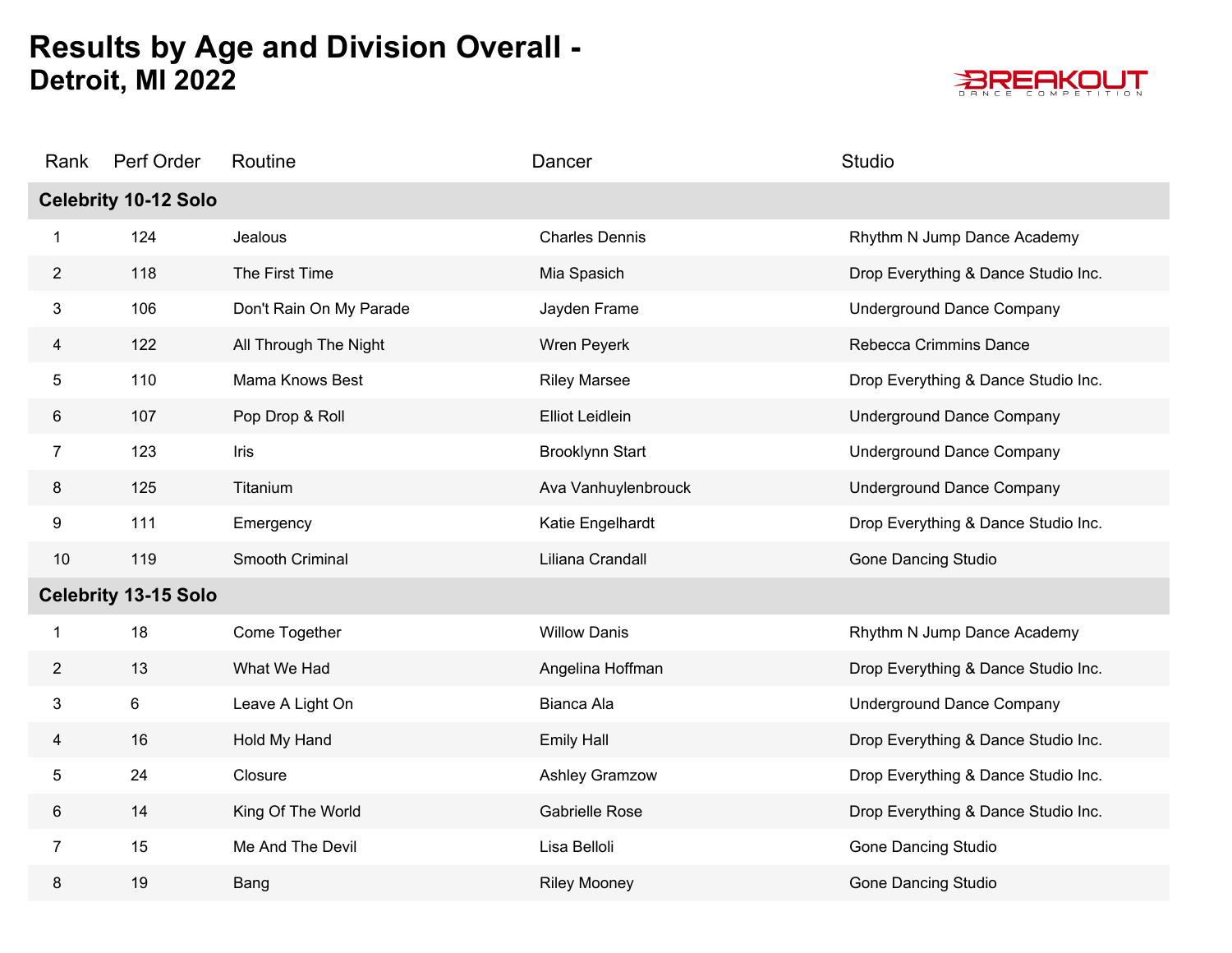

| Rank                            | Perf Order                  | Routine                | Dancer                            | Studio                              |  |  |
|---------------------------------|-----------------------------|------------------------|-----------------------------------|-------------------------------------|--|--|
| 9                               | $\overline{2}$              | Good To Mamma          | Cynthia Cao                       | <b>Underground Dance Company</b>    |  |  |
| 10                              | 12                          | Let You Go             | Brianna Blasky                    | <b>Underground Dance Company</b>    |  |  |
|                                 | <b>Celebrity 16-20 Solo</b> |                        |                                   |                                     |  |  |
| 1                               | 389                         | Don't Leave Me Here    | Angelia Deska                     | Drop Everything & Dance Studio Inc. |  |  |
| $\overline{2}$                  | 375                         | Break It To Me         | Lila Hodgin                       | <b>Underground Dance Company</b>    |  |  |
| 3                               | 393                         | JeTeLaisersai          | Melanie Chapp                     | <b>Underground Dance Company</b>    |  |  |
| $\overline{4}$                  | 401                         | Everlong               | Emma Ottinger                     | Rhythm N Jump Dance Academy         |  |  |
| 5                               | 396                         | Aquatic                | Elizabeth Gordon                  | Rhythm N Jump Dance Academy         |  |  |
| 6                               | 399                         | Is That Alright        | Olivia Holfelder                  | <b>Underground Dance Company</b>    |  |  |
| $\overline{7}$                  | 398                         | Let's Love Tonight     | Andrew Ricard                     | <b>Gone Dancing Studio</b>          |  |  |
| 8                               | 391                         | Melt My Heart To Stone | Audrey Mcintosh                   | Drop Everything & Dance Studio Inc. |  |  |
| 9                               | 370                         | Born Without A Heart   | Reese Darson                      | Drop Everything & Dance Studio Inc. |  |  |
| 10                              | 388                         | Tribulation            | Sara Ramal                        | Drop Everything & Dance Studio Inc. |  |  |
| <b>Celebrity 7-9 Duo/Trio</b>   |                             |                        |                                   |                                     |  |  |
| 1                               | 149                         | Nails Hair Hips Heels  | Kinsley Mentz, Wren Peyerk        | Rebecca Crimmins Dance              |  |  |
| <b>Celebrity 10-12 Duo/Trio</b> |                             |                        |                                   |                                     |  |  |
| 1                               | 159                         | Hot Hot Hot            | Vada Peyerk, Wren Peyerk          | Rebecca Crimmins Dance              |  |  |
| $\overline{2}$                  | 153                         | Singing In The Rain    | Liliana Crandall, Amelia McFadden | <b>Gone Dancing Studio</b>          |  |  |
| 3                               | 158                         | Show Off               | Sophie Babjack, Katie Engelhardt  | Drop Everything & Dance Studio Inc. |  |  |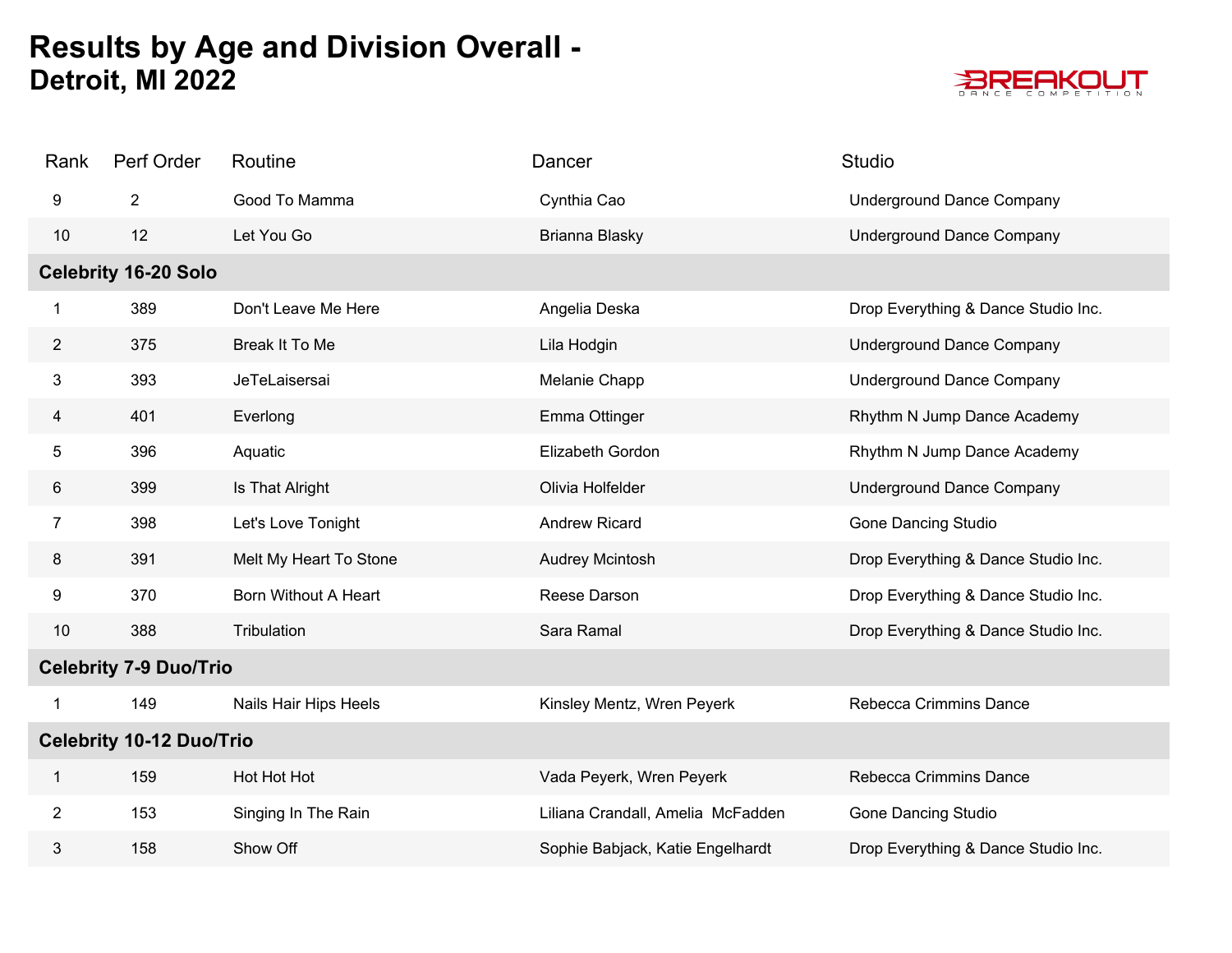

| Rank                            | Perf Order                      | Routine               | Dancer                                          | Studio                           |  |  |
|---------------------------------|---------------------------------|-----------------------|-------------------------------------------------|----------------------------------|--|--|
|                                 | <b>Celebrity 13-15 Duo/Trio</b> |                       |                                                 |                                  |  |  |
|                                 | 32                              | It Don't Mean A Thing | Willow Danis, Emma Ottinger                     | Rhythm N Jump Dance Academy      |  |  |
| $\overline{2}$                  | 33                              | No Roots              | Bella Irwin, Ashlynn Murphy                     | Rebecca Crimmins Dance           |  |  |
| 3                               | 30                              | Footprints            | Alyson Kirkum, Maggie Kirkum                    | Rhythm N Jump Dance Academy      |  |  |
| 4                               | 31                              | <b>Higher Ground</b>  | Lisa Belloli, Riley Mooney, Andrew<br>Sinning   | <b>Gone Dancing Studio</b>       |  |  |
| 5                               | 38                              | Particles             | Ashlynn Murphy, Anna Schornack                  | Rebecca Crimmins Dance           |  |  |
| 6                               | 35                              | Time Of The Season    | Maya Green, Gabriella Michaels                  | Rhythm N Jump Dance Academy      |  |  |
| $\overline{7}$                  | 29                              | Warrior               | Cailyn Gerbino, Chloe Markel                    | Rhythm N Jump Dance Academy      |  |  |
| 8                               | 36                              | Glam                  | Katelyn Gniatczyk, Kylee Rutherford             | <b>Gone Dancing Studio</b>       |  |  |
| 9                               | 37                              | <b>Michael Mix</b>    | Amelia Harder, Leah Woods                       | Rhythm N Jump Dance Academy      |  |  |
| 10                              | 28                              | Destiny's Child       | Lia Biundo, Vada Peyerk, Anna<br>Schornack      | Rebecca Crimmins Dance           |  |  |
| <b>Celebrity 16-20 Duo/Trio</b> |                                 |                       |                                                 |                                  |  |  |
| 1                               | 408                             | My Way                | Melanie Chapp, Lila Hodgin, Olivia<br>Holfelder | <b>Underground Dance Company</b> |  |  |
| $\overline{2}$                  | 410                             | Feedback              | Erika Brooks, Kylie Dandrea                     | Rhythm N Jump Dance Academy      |  |  |
| 3                               | 409                             | Le Jazz Hot           | Lisa Belloli, Seline Ip                         | <b>Gone Dancing Studio</b>       |  |  |
| 4                               | 411                             | Make It Good          | Kayce Aulwes, Samantha Wagner                   | Rhythm N Jump Dance Academy      |  |  |
| 4                               | 407                             | Leveled               | Holden Hlavaty, Andrew Ricard                   | <b>Gone Dancing Studio</b>       |  |  |
| 5                               | 412                             | Disco Pop             | Olivia Loding, AvaBella Tisler                  | <b>Gone Dancing Studio</b>       |  |  |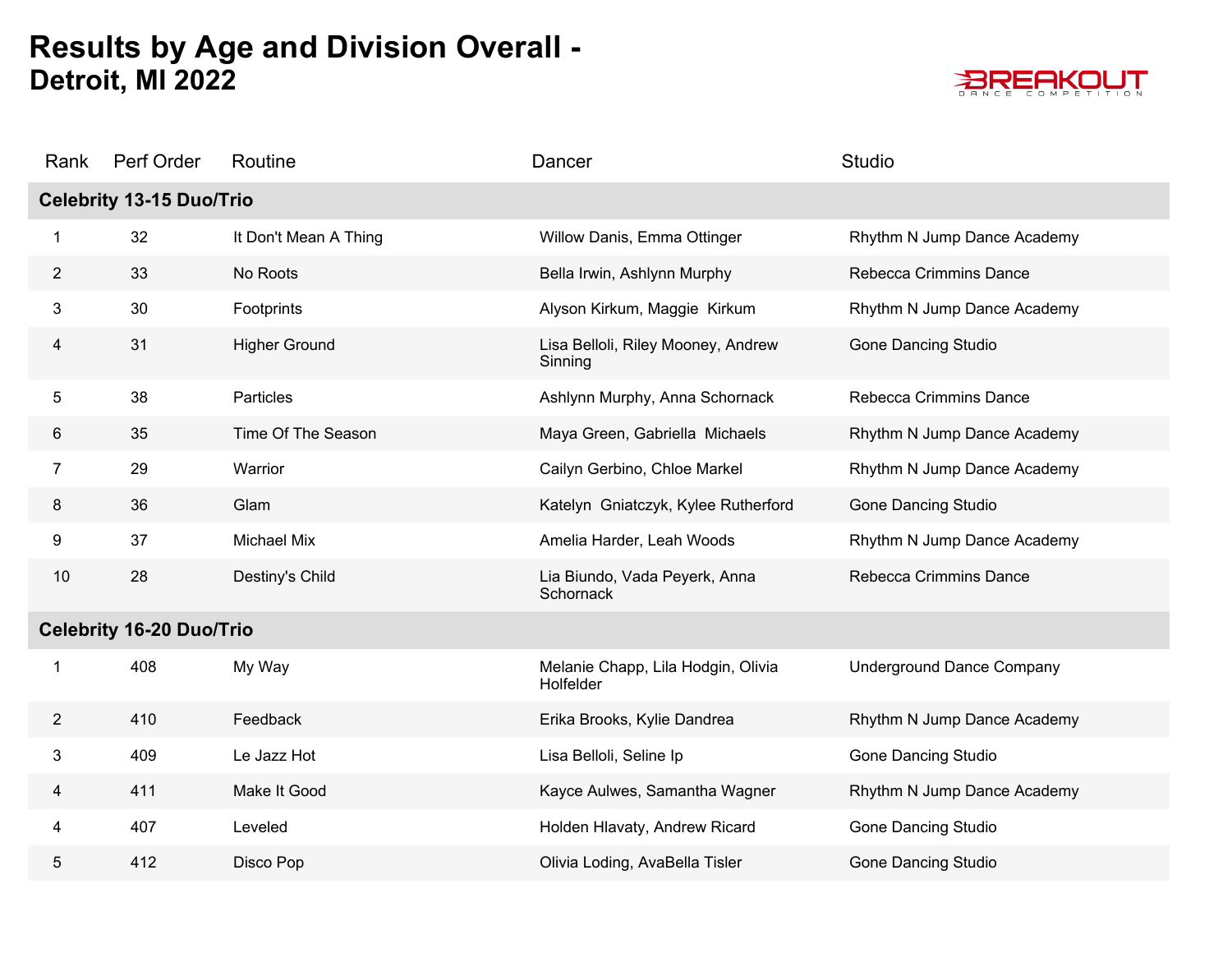

| Rank           | Perf Order                         | Routine                 | Dancer | <b>Studio</b>                       |
|----------------|------------------------------------|-------------------------|--------|-------------------------------------|
|                | <b>Celebrity 7-9 Small Group</b>   |                         |        |                                     |
| 1              | 340                                | The Call                |        | <b>Underground Dance Company</b>    |
| $\mathbf{2}$   | 359                                | Devil With A Blue Dress |        | <b>Underground Dance Company</b>    |
| 3              | 331                                | <b>Weather Girls</b>    |        | <b>Underground Dance Company</b>    |
|                | <b>Celebrity 10-12 Small Group</b> |                         |        |                                     |
| 1              | 341                                | Oh Darling              |        | <b>Underground Dance Company</b>    |
| $\overline{2}$ | 330                                | Zazz                    |        | <b>Underground Dance Company</b>    |
|                | <b>Celebrity 13-15 Small Group</b> |                         |        |                                     |
| 1              | 65                                 | Just Dance              |        | Rhythm N Jump Dance Academy         |
| $\overline{2}$ | 61                                 | Face My Fears           |        | Drop Everything & Dance Studio Inc. |
| $\mathbf{2}$   | 62                                 | Send In The Clowns      |        | <b>Underground Dance Company</b>    |
| 3              | 46                                 | Simple Instructions     |        | Drop Everything & Dance Studio Inc. |
| 4              | 49                                 | Familiar                |        | Rhythm N Jump Dance Academy         |
| 5              | 58                                 | The End Of Love         |        | Drop Everything & Dance Studio Inc. |
| 6              | 51                                 | Cold Hands              |        | Drop Everything & Dance Studio Inc. |
| $\overline{7}$ | 59                                 | I'm Goin Down           |        | Rhythm N Jump Dance Academy         |
| 8              | 40                                 | Libertango              |        | Rhythm N Jump Dance Academy         |
| 9              | 64                                 | A Musical               |        | Rebecca Crimmins Dance              |
| 10             | 41                                 | <b>Sirens</b>           |        | Drop Everything & Dance Studio Inc. |
| 10             | 67                                 | Remedy                  |        | <b>Gone Dancing Studio</b>          |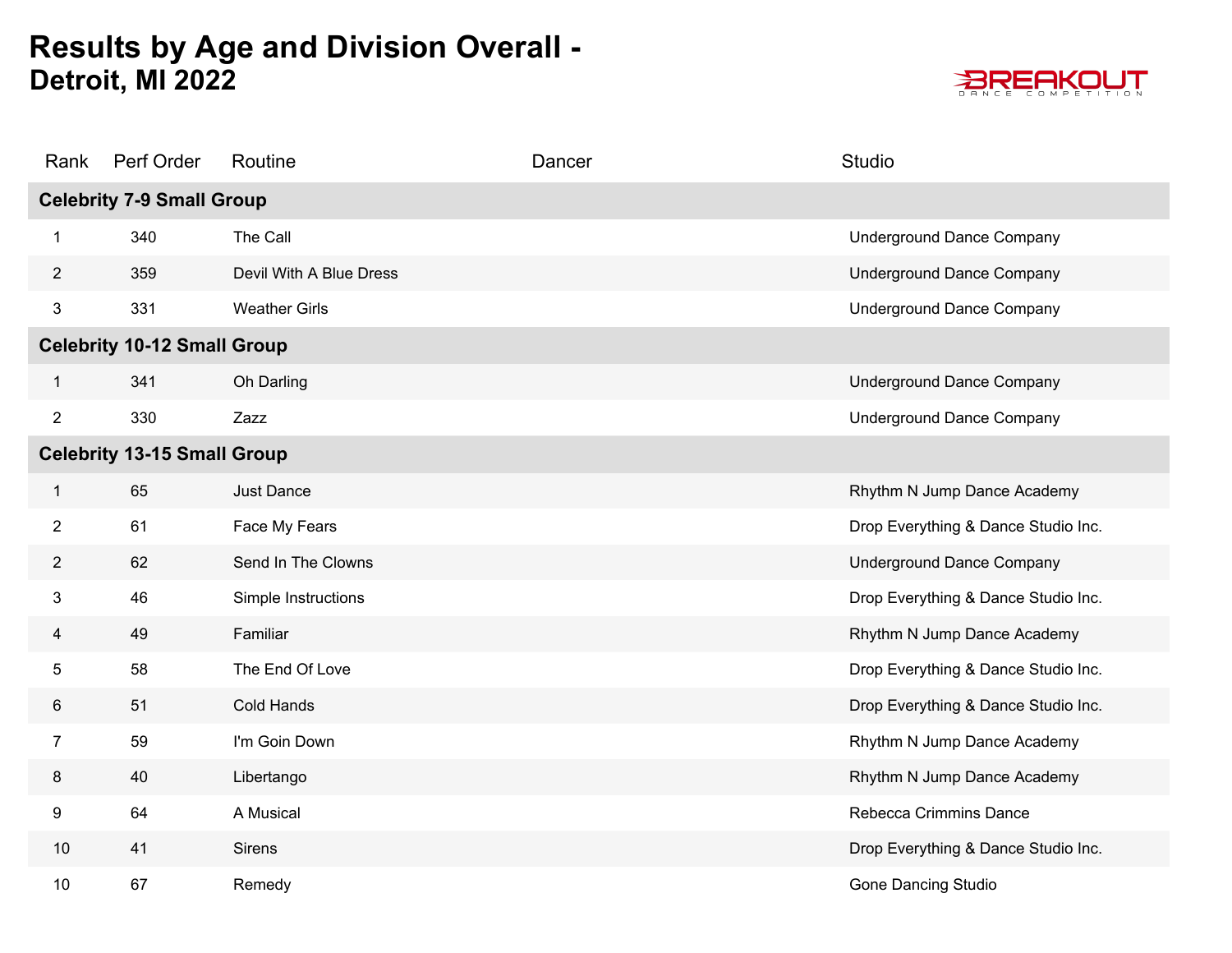

| Rank                               | Perf Order                         | Routine                  | Dancer | <b>Studio</b>                       |  |  |
|------------------------------------|------------------------------------|--------------------------|--------|-------------------------------------|--|--|
|                                    | <b>Celebrity 16-20 Small Group</b> |                          |        |                                     |  |  |
| $\mathbf{1}$                       | 42                                 | Piano Man                |        | <b>Underground Dance Company</b>    |  |  |
| $\overline{2}$                     | 54                                 | Come To Life             |        | Drop Everything & Dance Studio Inc. |  |  |
| 3                                  | 47                                 | Galliano                 |        | <b>Underground Dance Company</b>    |  |  |
| 4                                  | 56                                 | Amen                     |        | <b>Underground Dance Company</b>    |  |  |
| 5                                  | 55                                 | Over Soon                |        | Rhythm N Jump Dance Academy         |  |  |
| 6                                  | 45                                 | Rhythm Is My Business    |        | Rhythm N Jump Dance Academy         |  |  |
| $\overline{7}$                     | 39                                 | All I Care About         |        | <b>Gone Dancing Studio</b>          |  |  |
| 8                                  | 66                                 | Ending                   |        | Gone Dancing Studio                 |  |  |
| 9                                  | 48                                 | Come Together            |        | <b>Gone Dancing Studio</b>          |  |  |
| 10                                 | 52                                 | Wreck                    |        | <b>Underground Dance Company</b>    |  |  |
| <b>Celebrity 7-9 Large Group</b>   |                                    |                          |        |                                     |  |  |
| $\mathbf{1}$                       | 306                                | <b>Walk The Dinosaur</b> |        | <b>Underground Dance Company</b>    |  |  |
| $\overline{2}$                     | 293                                | $5 - 6 - 7 - 8$          |        | <b>Underground Dance Company</b>    |  |  |
| 3                                  | 299                                | Splish Splash            |        | <b>Underground Dance Company</b>    |  |  |
| <b>Celebrity 10-12 Large Group</b> |                                    |                          |        |                                     |  |  |
| 1                                  | 307                                | What The World Needs     |        | <b>Underground Dance Company</b>    |  |  |
| $\overline{2}$                     | 312                                | Proud Mary               |        | <b>Underground Dance Company</b>    |  |  |
| 3                                  | 300                                | Man With A Hex           |        | <b>Underground Dance Company</b>    |  |  |
| 4                                  | 294                                | My Demise                |        | <b>Underground Dance Company</b>    |  |  |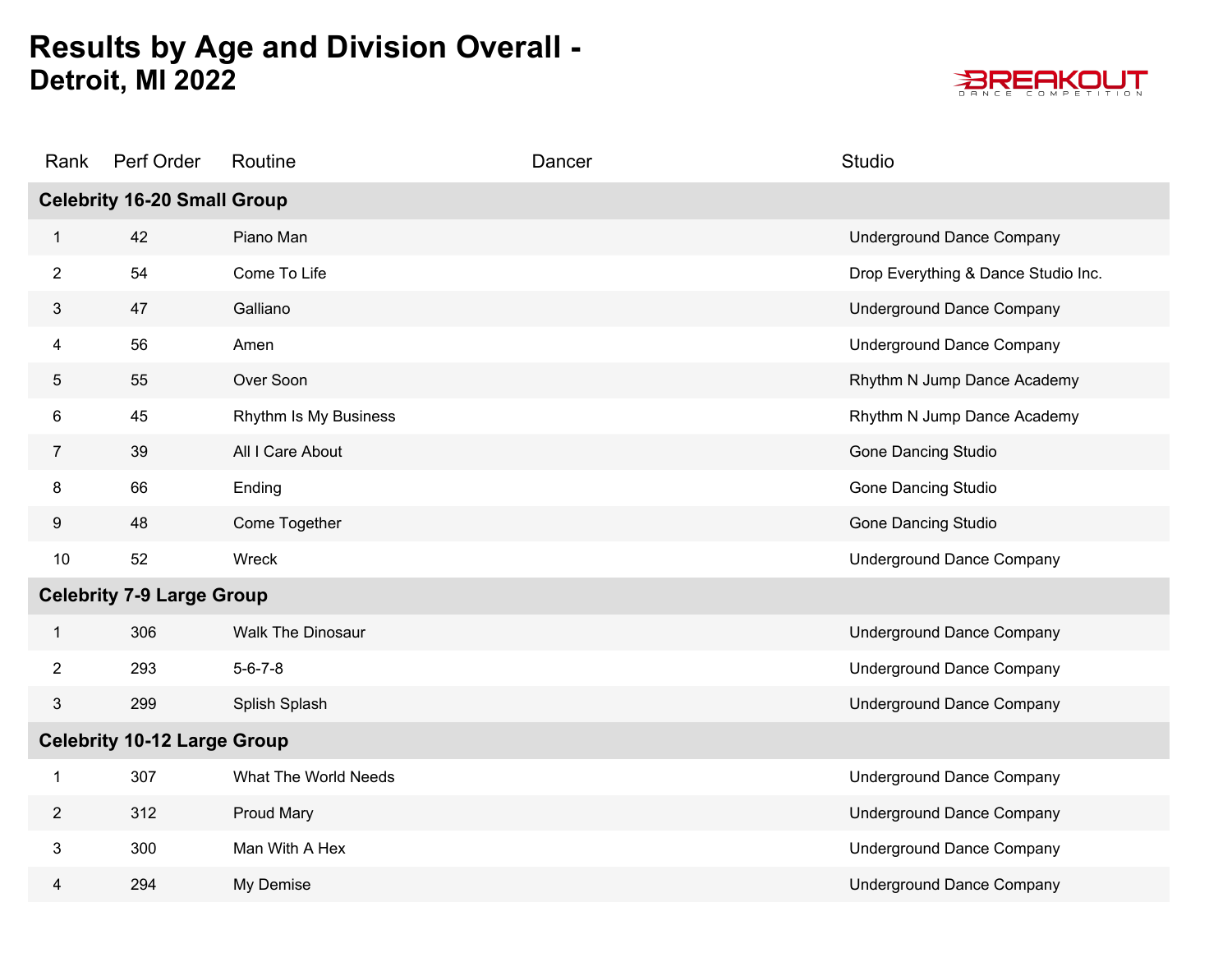

| Rank           | Perf Order                         | Routine               | Dancer | <b>Studio</b>                       |
|----------------|------------------------------------|-----------------------|--------|-------------------------------------|
| 5              | 321                                | Angels                |        | <b>Underground Dance Company</b>    |
|                | <b>Celebrity 13-15 Large Group</b> |                       |        |                                     |
| 1              | 339                                | Silhouette            |        | Drop Everything & Dance Studio Inc. |
| $\overline{2}$ | 366                                | <b>Murmurs</b>        |        | Rhythm N Jump Dance Academy         |
| 3              | 365                                | <b>Dessert Mirage</b> |        | <b>Underground Dance Company</b>    |
| 4              | 360                                | Chandelier            |        | <b>Underground Dance Company</b>    |
| 5              | 357                                | Walk For Me           |        | Rhythm N Jump Dance Academy         |
| 6              | 332                                | <b>Burlesque</b>      |        | <b>Gone Dancing Studio</b>          |
| $\overline{7}$ | 356                                | Welcome To Burlesque  |        | Drop Everything & Dance Studio Inc. |
| 8              | 354                                | Vogue                 |        | Rhythm N Jump Dance Academy         |
| 9              | 355                                | One Night Only        |        | <b>Underground Dance Company</b>    |
| 10             | 358                                | King Kong             |        | <b>Gone Dancing Studio</b>          |
| 10             | 328                                | Beggin                |        | <b>Underground Dance Company</b>    |
|                | <b>Celebrity 16-20 Large Group</b> |                       |        |                                     |
| 1              | 342                                | Fall On Me            |        | <b>Underground Dance Company</b>    |
| $\overline{2}$ | 337                                | The Village           |        | <b>Underground Dance Company</b>    |
| 3              | 338                                | This Or That          |        | Rhythm N Jump Dance Academy         |
| 4              | 329                                | Because You Loved Me  |        | Rhythm N Jump Dance Academy         |
| 5              | 346                                | Seven Nation Army     |        | Rhythm N Jump Dance Academy         |